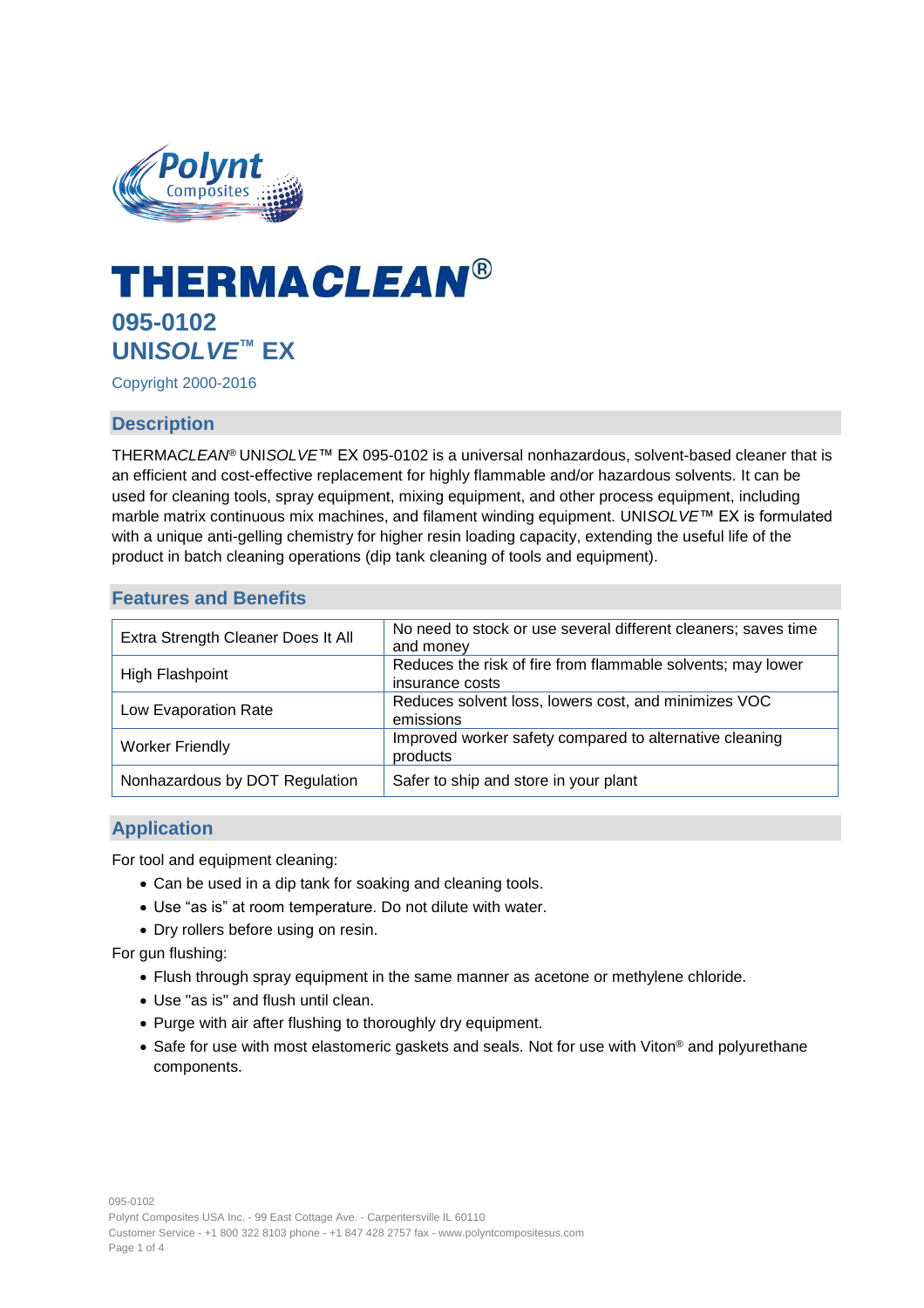

# 095-0102 / Copyright 2000-2016

# **Typical Properties**

The properties of THERMA*CLEAN*® UNI*SOLVE*™ EX 095-0102 are shown below. These values may or may not be manufacturing control criteria; they are listed as a reference guide only.

| <b>Property</b>         | THERMACLEAN® UNISOLVE™ EX 095-0102 |
|-------------------------|------------------------------------|
| Appearance              | Clear liquid                       |
| Odor                    | Sweet                              |
| <b>Flash Point</b>      | $190^{\circ}$ F                    |
| <b>Boiling Point</b>    | 369°F                              |
| <b>Evaporation Rate</b> | $< 0.1$ (nBuAc = 1.0)              |
| <b>Specific Gravity</b> | 1.06                               |
| Solubility in Water     | Partially miscible                 |
| Weight per Gallon       | 8.77 lbs.                          |

# **Caution**

See SDS. Plastic gloves and eye protection should be used when handling this material.

FOR INDUSTRIAL USE AND PROFESSIONAL APPLICATION ONLY. KEEP OUT OF REACH OF CHILDREN.

# **Storage Limitations**

See SDS. Isolate from heat, electrical equipment, sparks, and flame. Store at temperatures below 100°F and above freezing. Keep containers tightly closed and upright to prevent leakage.

## **Disposal**

Dispose of liquid and solid wastes in accordance with local, state, and federal regulations. Wastewater may be treated as standard sewage in many areas. Local sewer district/Publicly Owned Treatment Works (POTW) approval is required.

# **SDS / Data Sheets**

SDS and data sheets can be obtained by contacting your Polynt representative or Polynt Customer Service at 800-322-8103.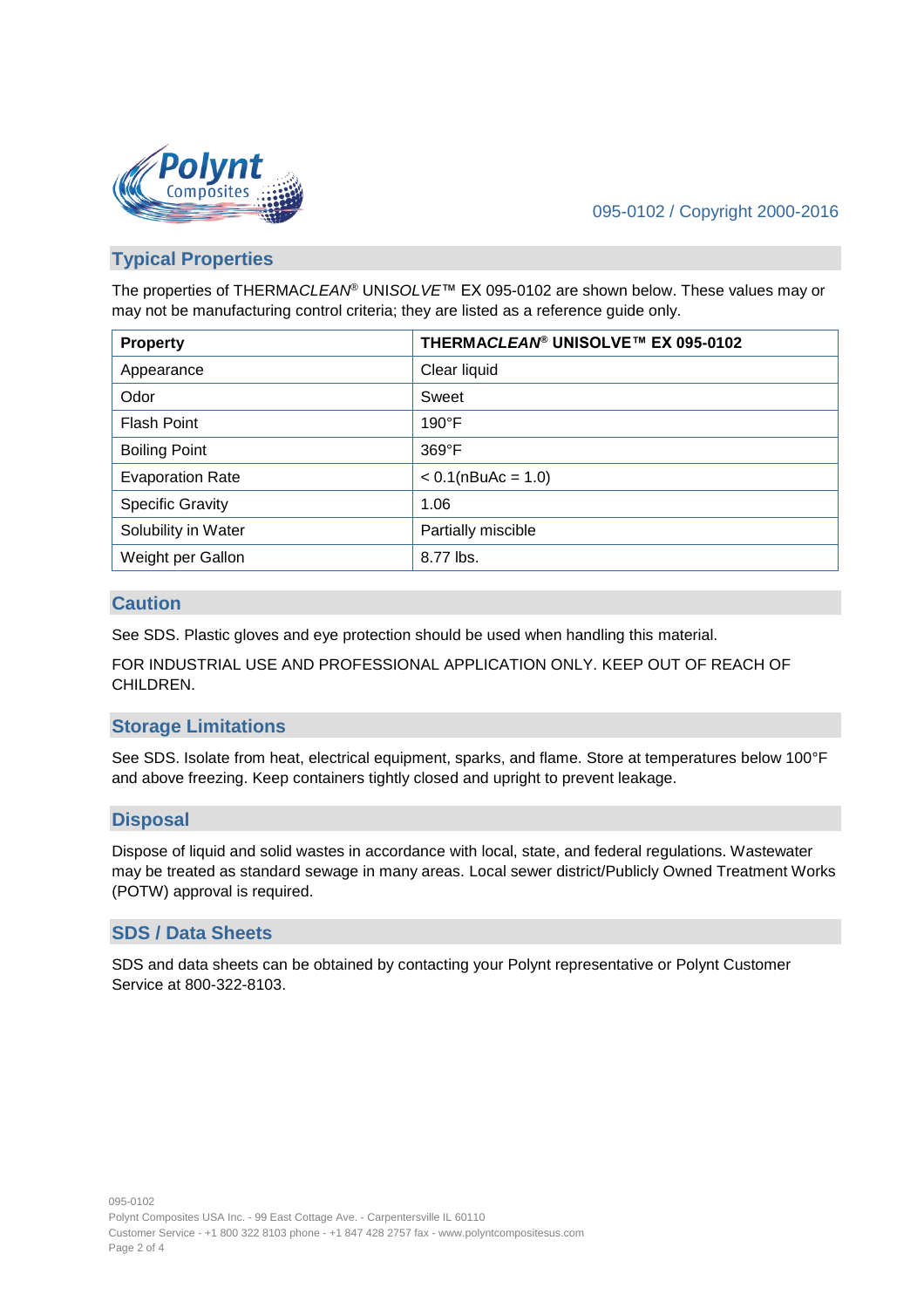## **POLYNT SAFETY INFORMATION**

All sales of products manufactured by Polynt Composites USA Inc. and described herein, are made solely on condition that Polynt Composites USA customers comply with applicable health and safety laws, regulations and orders relating to the handling of our products in the workplace. Before using, read the following information, and both the product label and Safety Data Sheet pertaining to each product.

Most products contain styrene. Styrene can cause eye, skin and respiratory tract irritation. Avoid contact with eyes, skin and clothing. Impermeable gloves, safety eyewear and protective clothing should be worn during use to avoid skin and eye contact. Wash thoroughly after use.

Styrene is a solvent and may be harmful if inhaled. Reports have associated repeated and prolonged occupational overexposure to solvents with permanent brain and nervous system damage. Extended exposure to styrene at concentrations above the recommended exposure limits may cause central nervous system depression causing dizziness, headaches or nausea and, if overexposure is continued indefinitely, loss of consciousness, liver and kidney damage.

Do not ingest or breathe vapor, spray mists or dusts caused by applying, sanding, grinding and sawing products. Wear an appropriate NIOSH/MSHA approved and properly fitted respirator during application and use of these products until vapors, mists and dusts are exhausted, unless air monitoring demonstrates vapors, mists and dusts are below applicable exposure limits. Follow respirator manufacturer's directions for respirator use.

The 12th Report on Carcinogens issued by the National Toxicology Program lists styrene as a "reasonably anticipated" carcinogen, but the Report cautions that the NTP listing does not mean that styrene presents a risk to persons in their daily lives. The Styrene Information and Research Center does not agree with the classification as it did not include a review of all available data. SIRC states: "HHS included styrene in the 12th RoC despite the fact that European Union regulators have determined styrene does not represent a human cancer concern. E.U. scientists reviewed the full styrene database, weighing all of the available data in reaching their conclusion."

The International Agency for Research on Cancer (IARC) reclassified styrene as Group 2B, "possibly carcinogenic to humans." This revised classification was not based on new health data relating to either humans or animals, but on a change in the IARC classification system. The Styrene Information and Research Center does not agree with the reclassification and published the following statement: Recently published studies tracing 50,000 workers exposed to high occupational levels of styrene over a period of 45 years showed no association between styrene and cancer, no increase in cancer among styrene workers (as opposed to the average among all workers), and no increase in mortality related to styrene.

Styrene is classified by OSHA and the Department of Transportation as a flammable liquid. Flammable products should be kept away from heat, sparks, and flame. Lighting and other electrical systems in the workplace should be vapor-proof and protected from breakage.

Vapors from styrene may cause flash fire. Styrene vapors are heavier than air and may concentrate in the lower levels of molds and the work area. General clean air dilution or local exhaust ventilation should be provided in volume and pattern to keep vapors well below the lower explosion limit and all air contaminants (vapor, mists and dusts) below the current permissible exposure limits in the mixing, application, curing and repair areas.

Some products may contain additional hazardous ingredients. To determine the hazardous ingredients present, their applicable exposure limits and other safety information, read the Safety Data Sheet for each product (identified by product number) before using. If unavailable, these can be obtained, free of charge, from your Polynt Composites representative or from: Polynt Composites USA Inc., 99 East Cottage Avenue, Carpentersville, IL 60110, 800-322-8103.

FIRST AID: In case of eye contact, flush immediately with plenty of water for at least 15 minutes and get medical attention; for skin, wash thoroughly with soap and water. If affected by inhalation of vapors or spray mist, remove to fresh air. If swallowed, get medical attention.

Those products have at least two components that must be mixed before use. Any mixture of components will have hazards of all components. Before opening the packages read all warning labels. Observe all precautions.

Keep containers closed when not in use. In case of spillage, absorb with inert material and dispose of in accordance with applicable regulations. Emptied containers may retain hazardous residue. Do not cut, puncture or weld on or near these containers. Follow container label warnings until containers are thoroughly cleaned or destroyed.

#### **FOR INDUSTRIAL USE AND PROFESSIONAL APPLICATION ONLY. KEEP OUT OF REACH OF CHILDREN.**